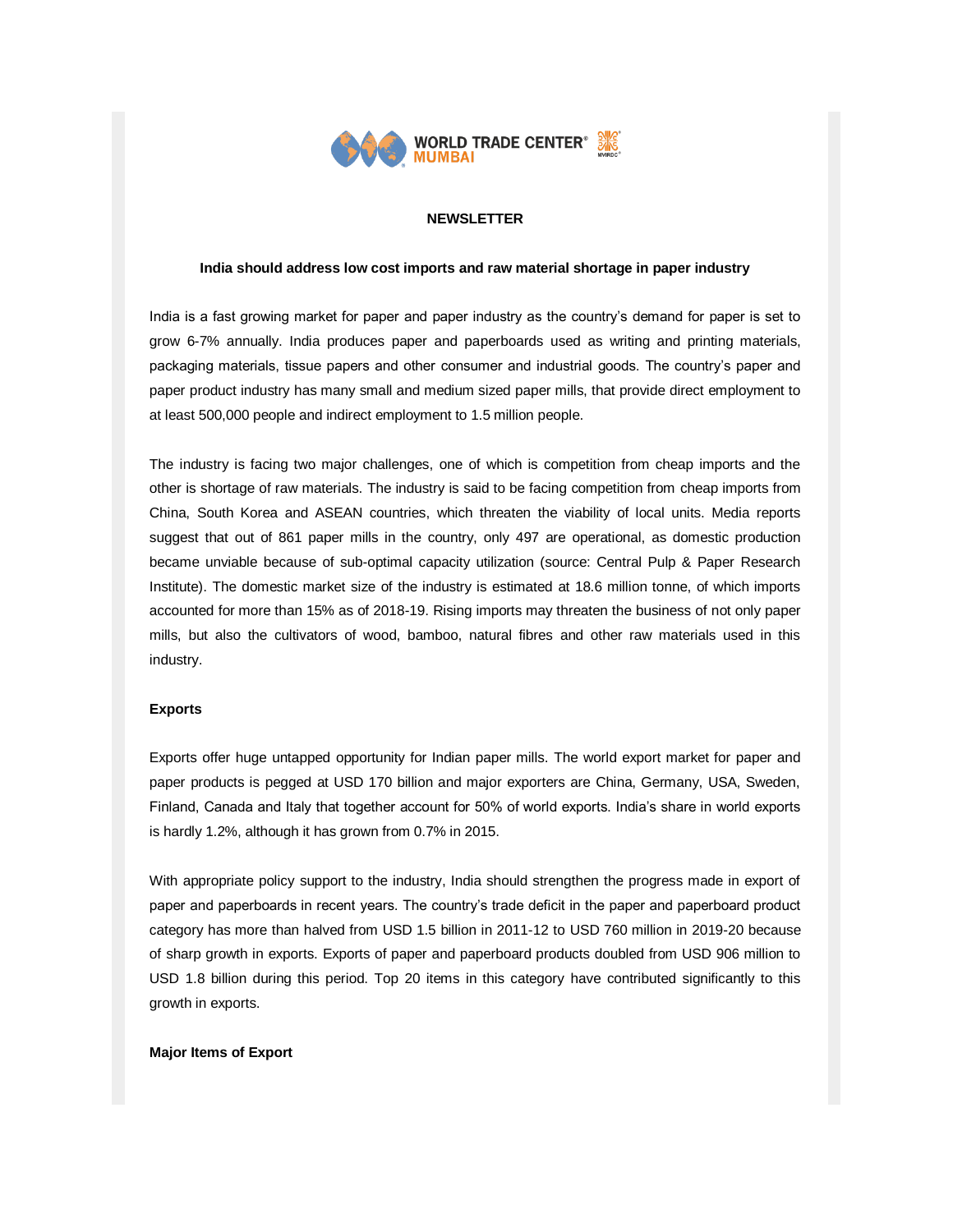Major items include decorative laminates, fluting paper, multiply paper & paperboard, exercise books, wallpaper and wall coverings, boxes of non-corrugated paper, craft paper & paper board, litho and offset paper. Export of these 20 items grew more than two fold to USD 1.3 billion and our trade surplus in these 20 items more than doubled to USD 677 million, despite increase in imports. The following table provides India's import and export of these 20 items.

India's major export markets for paper and paper products are UAE, USA, China, Sri Lanka, Iran and Nepal, while major sources of import are China, Russia, USA, South Korea, Indonesia, Canada, Germany, Japan and Finland among others.

Trade support institutions should guide local paper mills in identifying target markets for export of their products. Also, government should take steps to address shortage of raw material, which is a major challenge faced by the industry. Paper and paperboard manufacturers use bamboo, wood and recycled natural fibres as raw material. Around 58% of paper products is manufactured using recycled fibre or waste paper, while 25% is manufactured through wood and the remaining 17% through agro residues such as wheat straw and bagasse. The state and central governments, along with the concerned industry associations should work together to address the shortage of raw materials faced by the industry. A concerted action can help Indian industry enhance its already growing exports of paper and paper products.

### **Notifications**

**PIB**

- [Meeting of SCO Ministers handling economy and foreign trade](https://list.mg2.mlgnserv.com/track/click?u=3d39bef0aed2d0ed40e6a3dacf9bf882&id=3d27380e&e=02a4afc680e2b3e1)
- [India-UAE to work closely on defence goods industry](https://list.mg2.mlgnserv.com/track/click?u=3d39bef0aed2d0ed40e6a3dacf9bf882&id=8a3af90a&e=02a4afc680e2b3e1)
- 10<sup>th</sup> Round of UK-India Ministerial Dialogue
- [Policy Framework Initiative to Transform Infrastructure Sector](https://list.mg2.mlgnserv.com/track/click?u=3d39bef0aed2d0ed40e6a3dacf9bf882&id=e4017b03&e=02a4afc680e2b3e1)

**DGFT**